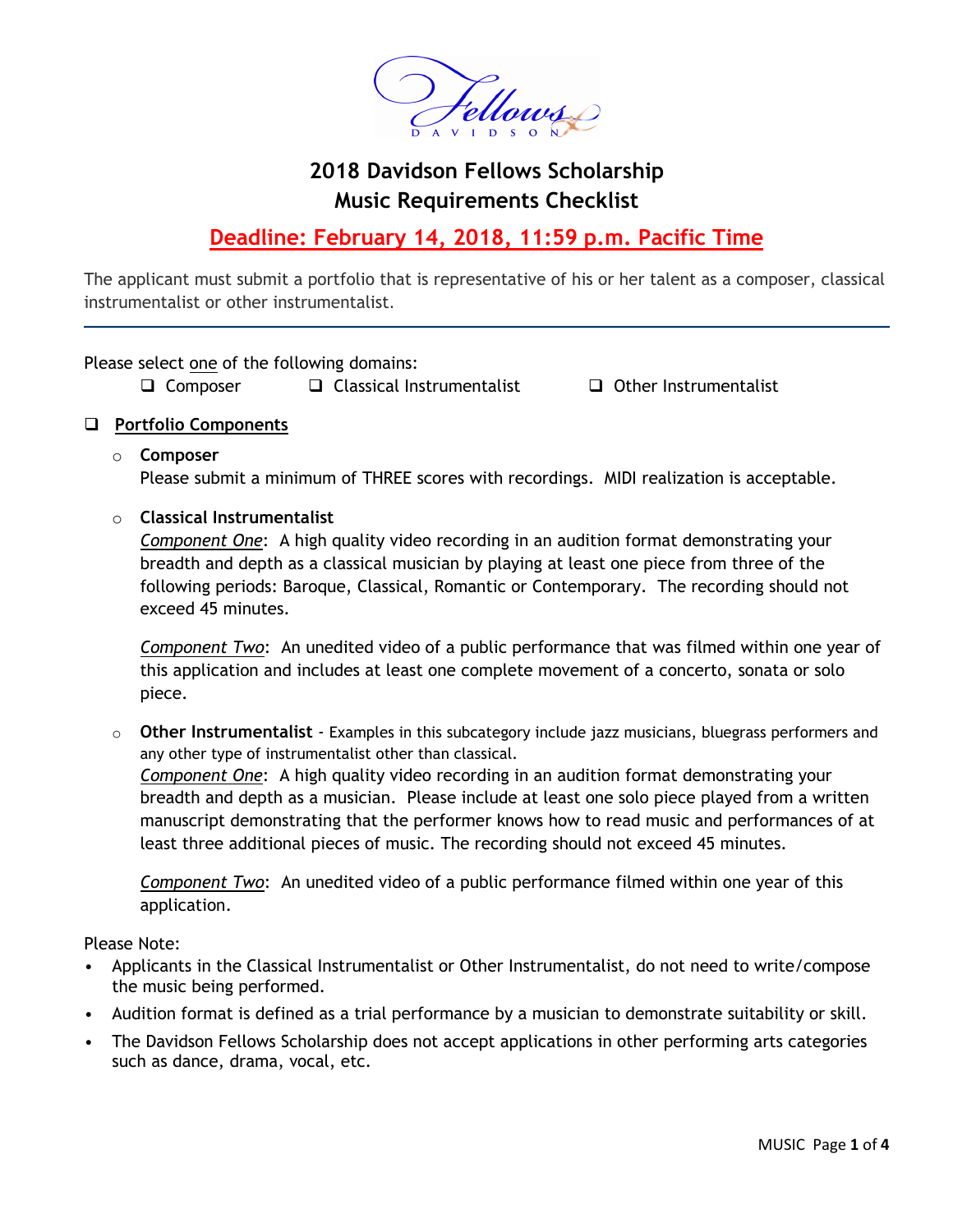

#### **Two Nominators Required**

Two individuals who are familiar with your work must each submit a Davidson Fellows Nominating Form. Family members/relatives may not serve as nominators.

Forms must be submitted directly by the nominator to the Davidson Institute on or before the submission deadline of February 14, 2018, 11:59 p.m. Pacific Time. Both nominators are required. Applications with missing Nominating Forms as of the February 14, 2018 deadline will be disqualified.

## **Attachments to the Davidson Fellows Application**

All attachments are to be completed by the applicant. The word count or length of the attachments is up to the applicant.

Note: Applicants in ALL categories must submit Attachments 1 through 3.

- **ATTACHMENT ONE: Process Essay** 
	- o **Part One**: Please answer the following questions:
		- What inspired you to pursue this work?
		- How much time (hours/days/months) did it take you to complete this work?
		- How did you organize the work that went into doing it?
		- What difficulties did you encounter and how did you handle them?
	- o **Part Two**: Please answer the following questions:
		- Where was the work completed?
		- Who supervised your work? (Give names, titles, addresses, e-mail, and phone numbers)
		- What help have you received in doing this work?
		- List who helped you and what assistance he/she provided. (Please include individuals who offered equipment, ideas, critiques, materials, methodology, etc.)

#### **ATTACHMENT TWO:** Significance and Benefit to Society Essay

Please explain why your submission qualifies as a significant piece of work, as defined by at least one of the following criteria:

- exceptional creativity
- a new idea with high impact and/or broad implications
- an innovative solution with regional, state and/or national implications
- an important advancement that can be replicated and built upon
- an interdisciplinary discovery with the potential to effect positive change
- a prodigious performance

Also, please explain how your work may make a positive contribution to society or has social relevance.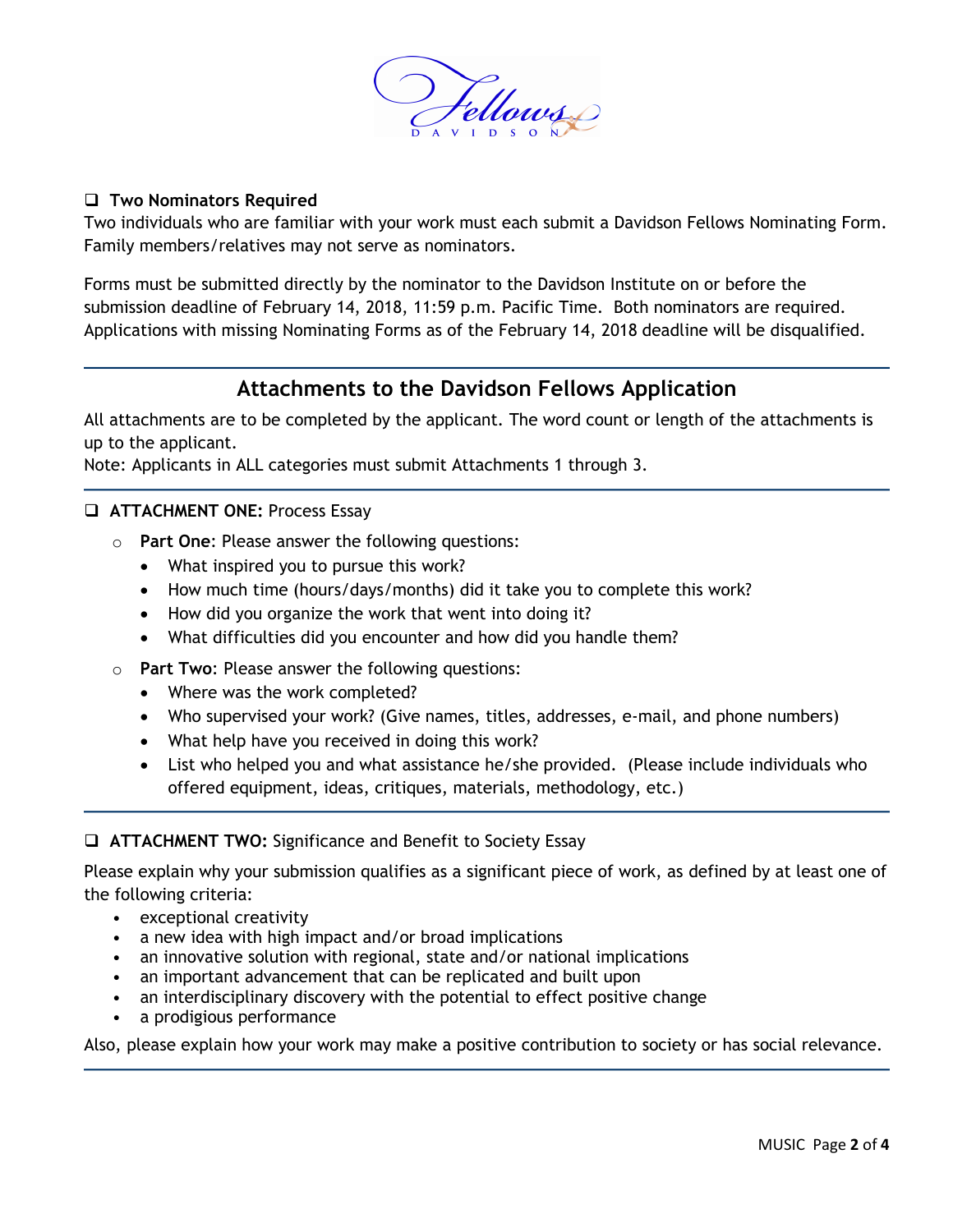

### **ATTACHMENT THREE**: Video Describing Work

Submit a maximum 10-minute, home-production quality video recording. You are encouraged to speak "from the heart" in your video, rather than reading directly from a script. The video is a chance to talk about a topic not addressed in the essays or to expand upon a point the essays touched on only briefly. Suggestions for the structure of the video:

- In the first few minutes, you could briefly describe your submission summarizing why it was done, its significance, its benefit to society/social relevance and other details of your accomplishment.
- Continue by describing how you became interested in this project, how it evolved and how working on it has helped you develop your talents.
- Next, describe how your submission fits into the larger context of the field of study and describe the specific ideas/people/theories that influenced your work.
- Conclude your video with a brief description on how you think your work/talent could be applied/highlighted.

*Please note there are two submission options for this video. Option one is uploading your video (via any accepted format) to YouTube\* and uploading the link to the online application. Option two is uploading a .wmv file that is no more than 75MB directly to the online application.* 

\*YouTube video upload instructions:

- Go to [www.YouTube.com](http://www.youtube.com/)
- Either create an account (it's free) or sign in
- Click "Upload" in the top menu bar and follow the directions [here,](http://www.google.com/support/youtube/bin/answer.py?answer=181547) to make the video **UNLISTED**. (The Unlisted setting insures that your video will only be viewed by the Davidson Fellows Program and its judges, or anyone else you send the URL to.)
- Copy and paste the link to this video as Attachment Three.

**Submission Details -** Due to large file size, music applicants are asked to submit their required components on YouTube (preferred) or hard copy format. YouTube submission details are the same as specified in the Attachment Three section.

#### **Labeling and shipping of application components:**

 All of the recordings may be submitted on one CD and/or DVD (Component One, Component Two and Attachment Three (if you do not use YouTube)), as long as the disk is properly labeled with all of its contents with permanent marker, do not affix adhesive labels to the disk itself. **Please make sure sound quality is as clear as possible.**